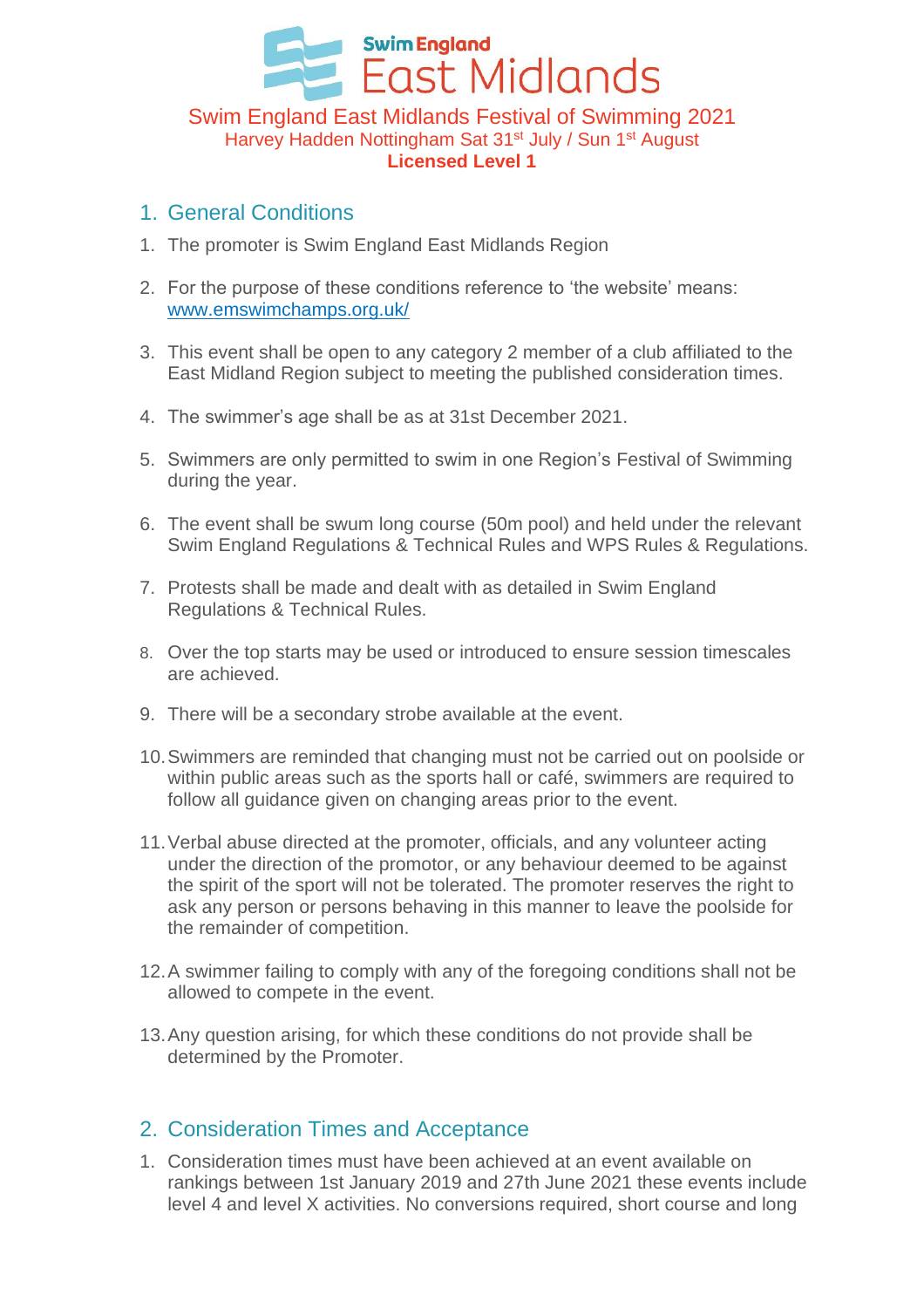course times can be submitted as long as equal to or faster than the consideration time.

- 2. Entries will be accepted from Para-Swimmers who hold a British Swimming Para Classification S1-S14. Classified swimmers are exempt from the consideration time requirements but must hold a time for the event within rankings for the event they are entering.
- 3. Split times, either intermediate distance or first leg of a relay are not acceptable for entry.
- 4. Once the entry has been submitted subsequent improved times will not be accepted.
- 5. Should events be oversubscribed the promoter reserves the right to reject competitors. This shall be done by accepting a set number in each age group, then by fastest time, taking into account the overall length of the session and the number of swimmers within the facility to ensure the event stays within any Covid-19 guidelines.
- 6. At the close of entries an accepted entry list will be published to the website. This list is provisional subject to payment being received and any requested information being provided in accordance with the Covid-19 policies for the meet.

#### 3. Entries & Closing Date

- 1. All entries must be submitted by a Club Coordinator using Sportsystems entry manager. Individual entries will not be accepted.
- 2. Para-swimmers should be included within the entry file submission by using the 'Y' option on the required events, the event manager will add the times (subject to condition 2.2) in from rankings at the time of processing accepted entries.
- 3. The Sportsystems entry file will be available do download from the website from **Monday 28th June 2021.**
- 4. Entries files must be returned by email and by the closing date of midday/noon on **Sunday 11th July 2021.**
- 5. Fees: £8 per event
- 6. Payment to be made by BACS once entries have been processed and the accepted list produced.
- 7. It is essential that all clubs have up to date health information and emergency contacts for any swimmers entering this event and for any members attending.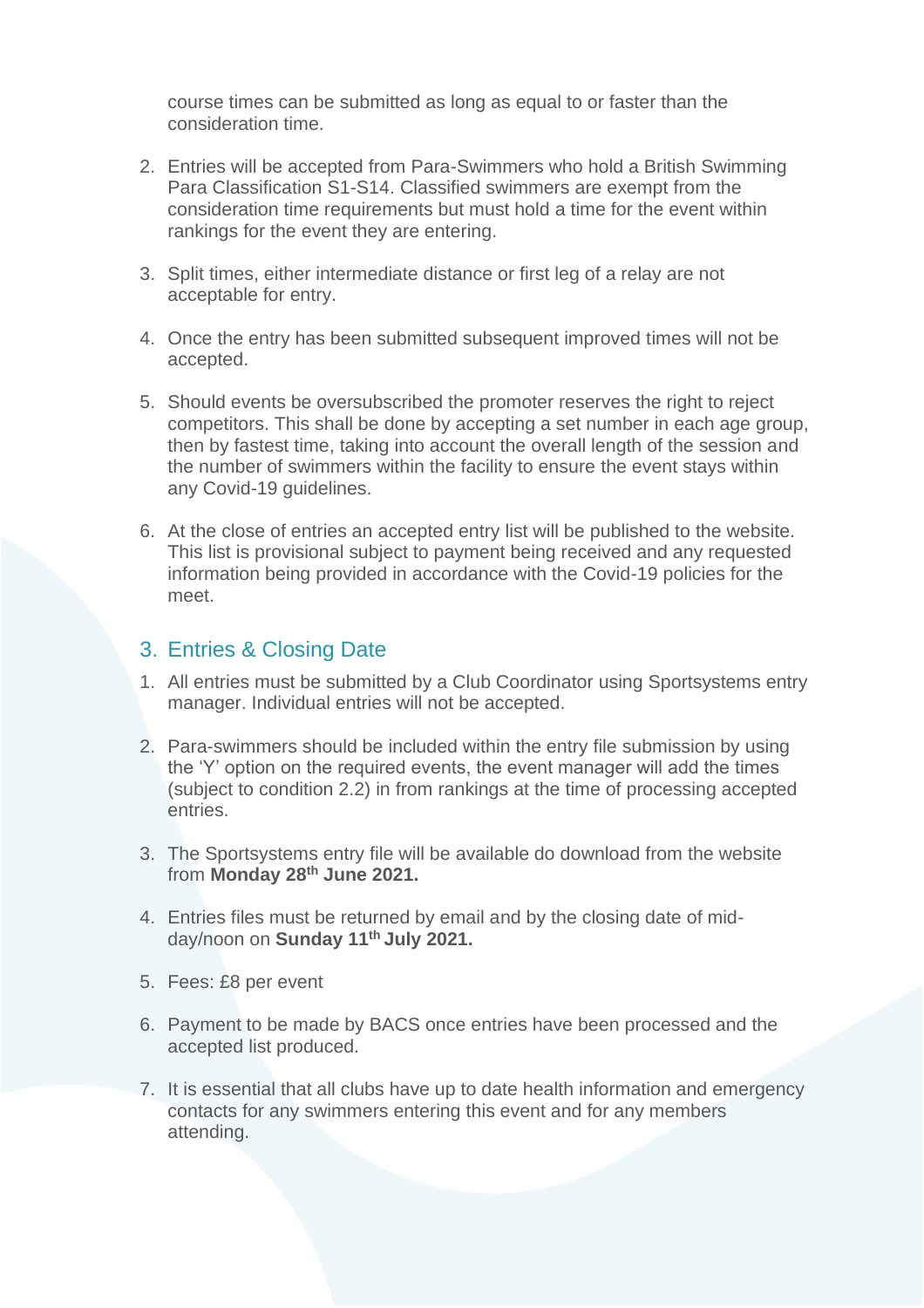8. All swimmers, club team members (coaches, team managers and chaperones), and event volunteers attending the meet must complete the Return to Competition Heath Declaration Form. This is to be competed on-line via the competition website before arrival at the venue. Anyone who has not completed the declaration will not be allowed to enter the building. Further details on the timeframes for access and completion will be given at the time of the accepted entries release. This will also apply to spectators should they be allowed.

# 4. Awards

- 1. There are no formal Regional awards for this event.
- 2. Times achieved at this meet will be submitted, along with those from other meets in the English Regions, Scotland & Wales to produce a British Leader Board for the following events & ages:- Events - 100m & 200m all strokes, 400m Freestyle and 200m & 400m I.M. Ages – 13,14,15,16,17, 18 years and over
- 3. Times for 12 year olds in all events will be used to establish the development day selection for 2021 subject to swimmers meeting any additional selection criteria. This activity is also subject to any restrictions due to the current circumstances.

# 5. Withdrawals

- 1. Notification of withdrawals of heat swims must be submitted using the on-line form which can be found on the website, by 6pm on the day prior to the event.
- 2. The promoter reserves the right to withdraw any swimmer for failure to comply with the Covid-19 process documentation.

### 6. Poolside Accreditations (Coach, Team Manager & Chaperone)

- 1. Accreditations for coaches, team managers and chaperones should be worn at all times while in the facility.
- 2. Accreditations can only be purchased via the online accreditation system, subject to meeting the requirements given in the poolside accreditation guidance.
- 3. Accreditations are non-transferable, if the pass is forgotten or lost, a replacement pass will be re-issued for £10 via the Meet Managers.
- 4. Personal care attendants will only be permitted for swimmers where assistance is permitted on the code of exceptions. Such attendants will be excluded from any restrictions and will be given an accreditation linking them to the swimmer they are assisting. The personal care attendant accreditation will be free of charge, all other roles linked to the swimmer such as coach must apply via the online accreditation system.